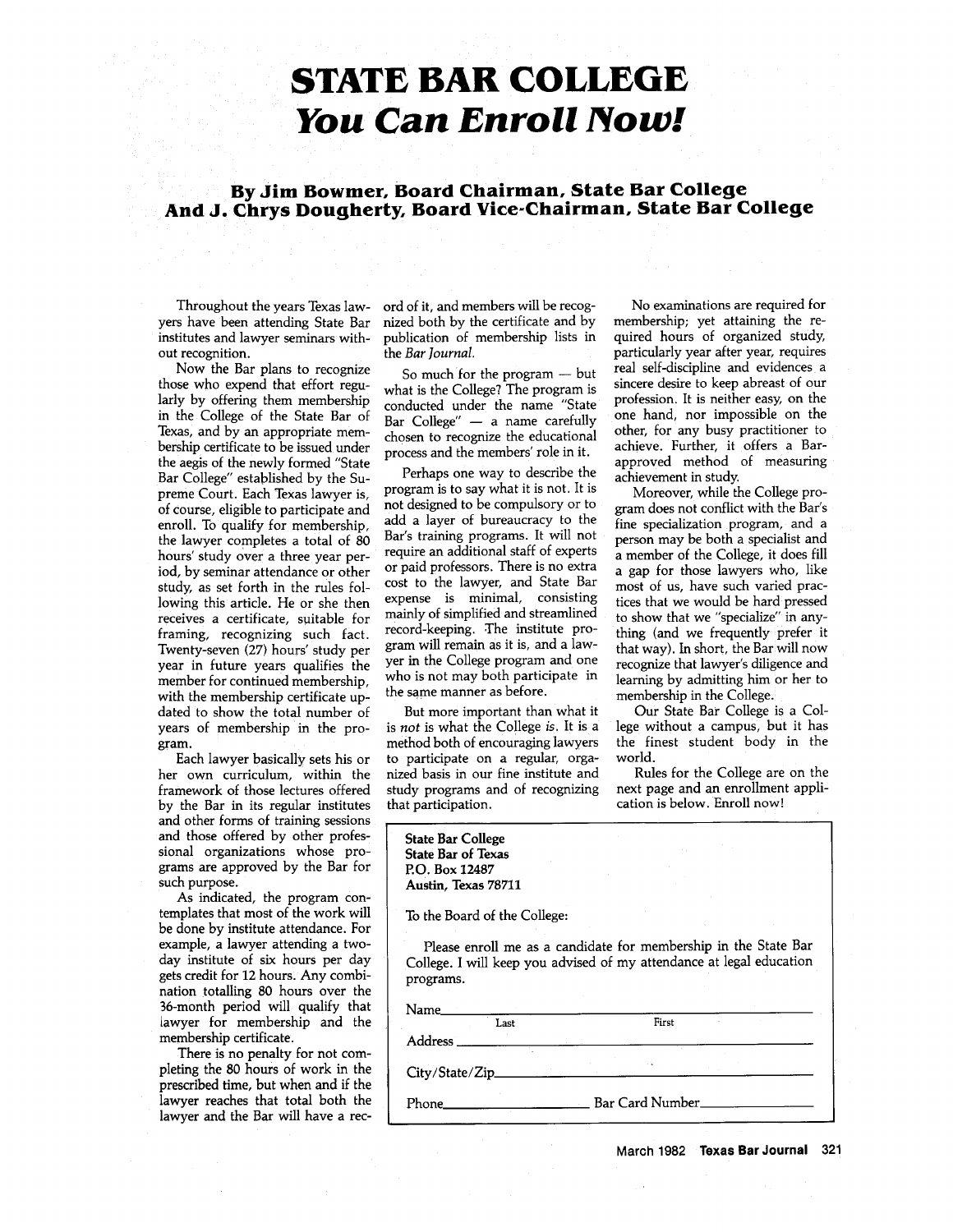### **The College of the State Bar of Texas Regulations**

### I. **PURPOSE**

**The** purpose **of** the College of the State Bar of Texas is to recognize lawyers who maintain and enhance their professional skills and the quality of their service to the public by significant voluntary participation in continuing legal education.

### II. ADMINISTRATION

- A. The president of the State Bar of Texas shall serve as president of the College.
- B. The director of the Professional Development Program shall serve as dean of the College.
- C. The board of the College shall supervise its operation and accredit sponsors and programs.
- D. The Professional Development staff of the State Bar shall be responsible for the administration of the College.

### III. ELIGIBILITY

All members of the State Bar of Texas in good standing shall be eligible to become members of the College upon satisfying the membership requirements.

### **IV. MEMBERSHIP REQUIRE-MENTS**

**A.** Initial Requirements

**1.** A lawyer may become a member of the College **by** attending **80** hours of **CLE** over a period of three or less calendar years. At least three hours must be in the field of professional responsibility. As many as 20 of the **80** hours may be completed **by** self-study. Self-study credit may be given only for viewing videotapes, listening to audiotapes, or attending an organized in-office educational program.

2. Upon qualifying, applying and being accepted, a lawyer shall become a member of the College for the calendar year immediately following the last calendar year of the initial qualifying period. B. Maintaining Membership

**A** lawyer may maintain membership **by** attending **27** hours of continuing legal education during the membership year. At least one hour must be

in the field of professional responsibility. As many as seven of the 27 hours may be completed by self-study. If a lawyer so qualifies during the membership year, the membership shall be renewed for the following year. Membership may be renewed annually as long as the lawyer satisfies the requirements.

C. Reinstating Membership

A lawyer who fails to satisfy the requirements during a calendar year may reinstate membership by satisfying the requirements following or any succeeding calendar year.

### **V. SPONSORS**

- **A.** Programs sponsored **by** the following organizations shall qual**ify** for credit:
	- **1.** Law schools accredited **by** the American Bar Association or the Association of American Law Schools.
	- 2. District and local bar associations in Texas.

### **CRIMINAL DEFENSE PRACTICE MATERIALS, 1982 Revised Edition**

**The** Criminal Defense Lawyers Project is pleased **to** announce the **1982** revised edition **of** the *CRIMINAL DEFENSE PRACTICE MATERIALS.* Kerry P. FitzGerald, Dallas criminal lawyer, edited this manual, which contains contributions from other noted criminal lawyers and **700** pages **of** articles, forms, and sample motions. Beginning lawyers and experienced practitioners will find materials **for** every phase **of** the criminal **practice: initial** client interview, obtaining release from custody, pre-trial investigation, and totally revised chapters devoted **to** pre-trial motions, challenges **to** the indictment, and discovery; guilty pleas, trials before the court, trial motions, the trial, the court's charge, punishment alternatives, and jury argument; and post-trial matters, including probation revocation **hearings, writs of** habeas corpus, and the parole process. The impact **of** the 67th Legislature was especially significant in the area **of** criminal appeals; accordingly, this chapter **of** the **book has been** completely reworked **to** provide a practical approach **to** new timetables **and** appellate procedures. The **cost of** the *CRIMINAL DEFENSE PRACTICE MATERIALS* is **\$78.50,** including **tax,** and may be ordered through the Criminal **Defense Lawyers** Project, P.O. **Box 12487,** Capitol Station, Austin, Texas **78711.**